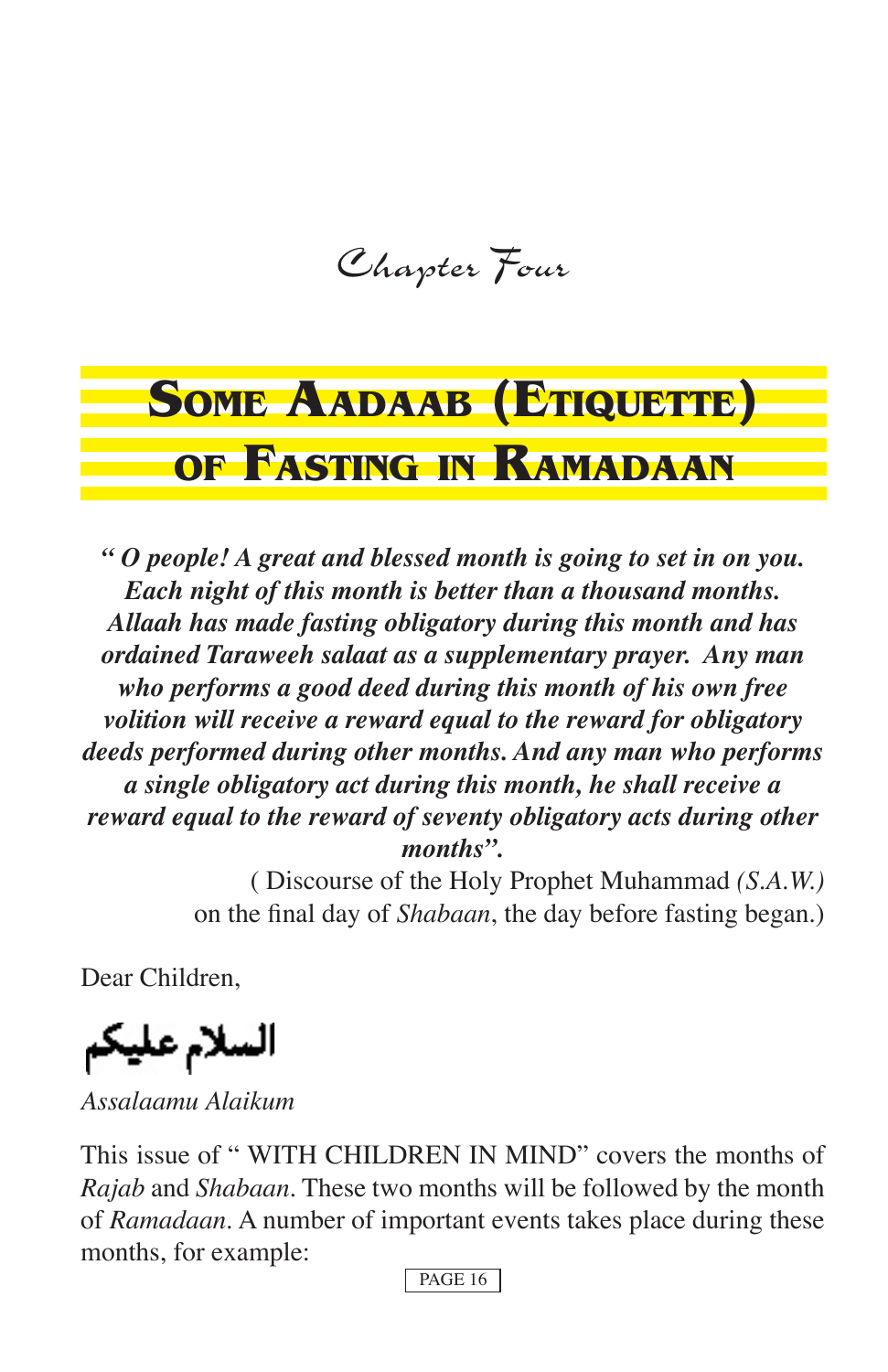- 1. The night of the first of *Rajab* is one of the five sacred nights of Islam during which a believer's prayer is answered;
- 2. The night of the 27th of *Rajab* marks the anniversary of the *Mir'aaj* (Ascension) of the Holy Prophet Muhammad *(S.A.W.)* to Heaven. You will recall that the Holy Prophet *(S.A.W)* was in the presence of Almighty Allaah and was given the gift, among others, of *salaat* five times a day;
- 3. The night of the 15th of *Shabaan* is also one of the five nights during which a believer's prayer is accepted. It is the night on which, among other things, Almighty Allaah asks:

*" Is there anyone requiring sustenance for whom I may provide sustenance? Is there anyone seeking forgiveness whom I may forgive?"*

 You should therefore supplicate Almighty Allaah on this night for whatever you desire. If what you desire is good for you, He will grant you your prayer. Otherwise, He will grant you something better.

- 4. *Ramadaan* is the compulsory month of fasting, which is the third pillar of Islam, for Muslims.
- 5. The anniversary of the first revelation of Al Qur'aan falls on the night of the 27th of *Ramadaan*. This night is also one of the nights during which a believer's prayer is answered. Almighty Allaah tells us in Al Qur-aan that the night is "better than a thousand months" and the "angels and the Spirit descend therein by the permission of their Lord with all decrees." Therefore try to spend as much of the night as possible in acts of *ibadaat* and say the following prayer during the course of the night:.

*"Allaahumma innaka ʻafuwwun tuhibb-ul-ʻafwa fa'fu anni."* "O Allaah ! Forgiveness is Thy Greatest Attribute, for Thou likest to forgive. So forgive me".

 In addition to the above many other important events occurred during the month of *Ramadaan*. These include:

• The revelation of scriptures to Prophet *Ibraahiim* (Abraham)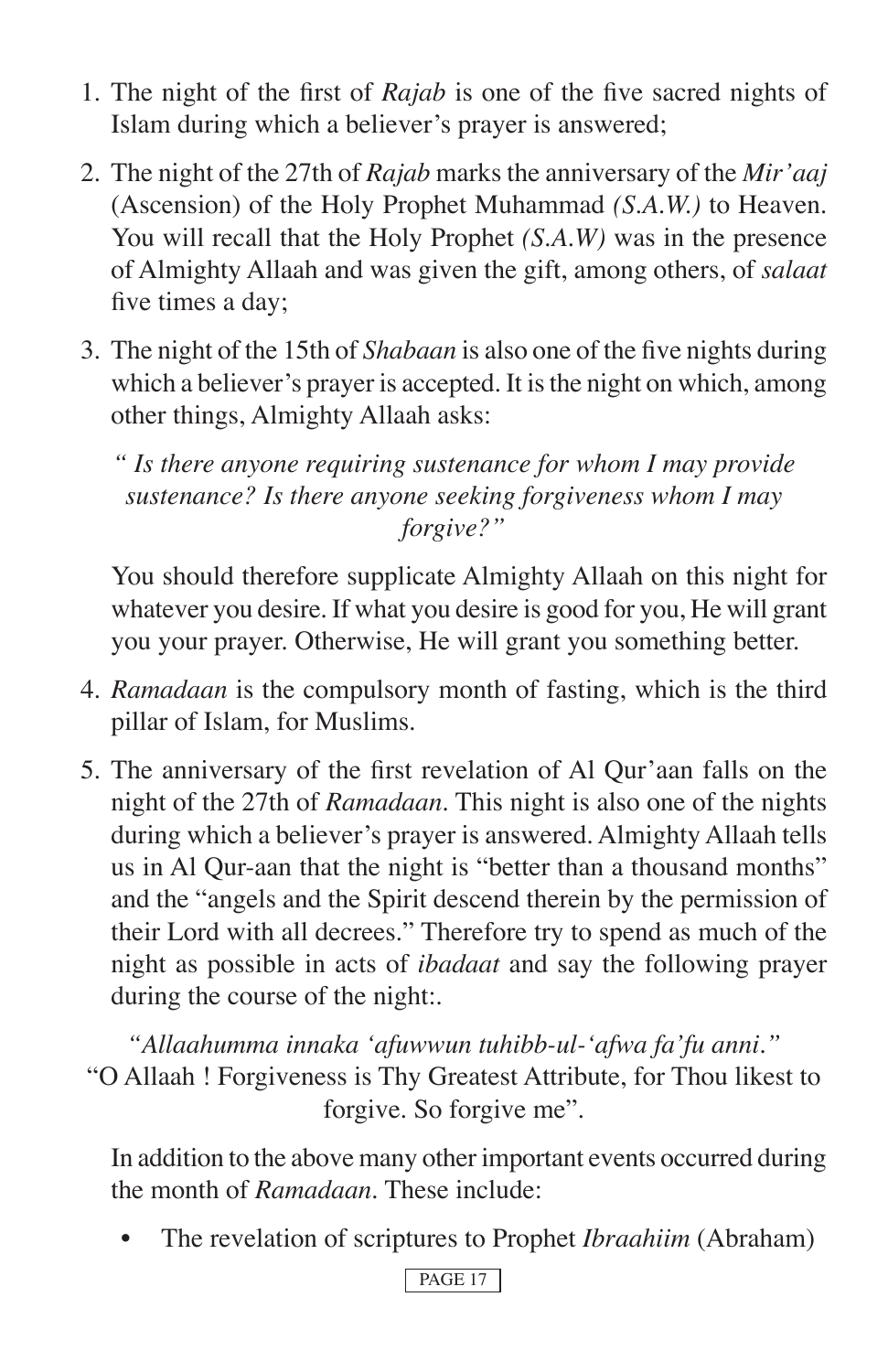*A.S.;*

- The revelation of the Zabuur to Prophet *Daauud* (David) *A.S.;*
- The revelation of the Torah to Prophet *Muusa* (Moses) *A.S.;*
- The revelation of the Bible to Prophet *Iisa* (Jesus) *A.S.*

# **SOME OF THE** *AADAAB* **OF FASTING**

Some of the *aadaab* of fasting during the month of *Ramadaan* are given below so that you may benefit to the utmost from the blessings that may be derived from this blessed month:

- (i) fasting is compulsory on all Muslims except infants, those who are insane, and invalids.
- (ii) fasting means "the act of abstaining from eating, drinking, smoking, allowing anything whatsoever to enter into what is understood to be the interior of the body, as also voluntary vomiting, self-pollution, sexual intercourse, etc. from the break of dawn till sunset".
- (iii) during the period of fast one must not eat or drink anything. However, if a person forgets and eats or drinks anything the fast is not broken.
- (iv) look out for the new moon at sunset on the 29th of *Shabaan*. If the new moon is seen locally, then begin to fast the next day. If the new moon is not seen at sunset on the 29th *Shabaan*, then the month must be allowed to complete thirty days. In that event the first day of fasting will be the day following the next.
- (v) one should take the *Sehri* (early morning meal) before commencing the fast. The Holy Prophet *(S.A.W.)* said:  *"Eating of Sehri meals entails blessing. Take a few draughts of water, if nothing else. The angels of Allaah send peace and blessings upon those who eat the Sehri meal".*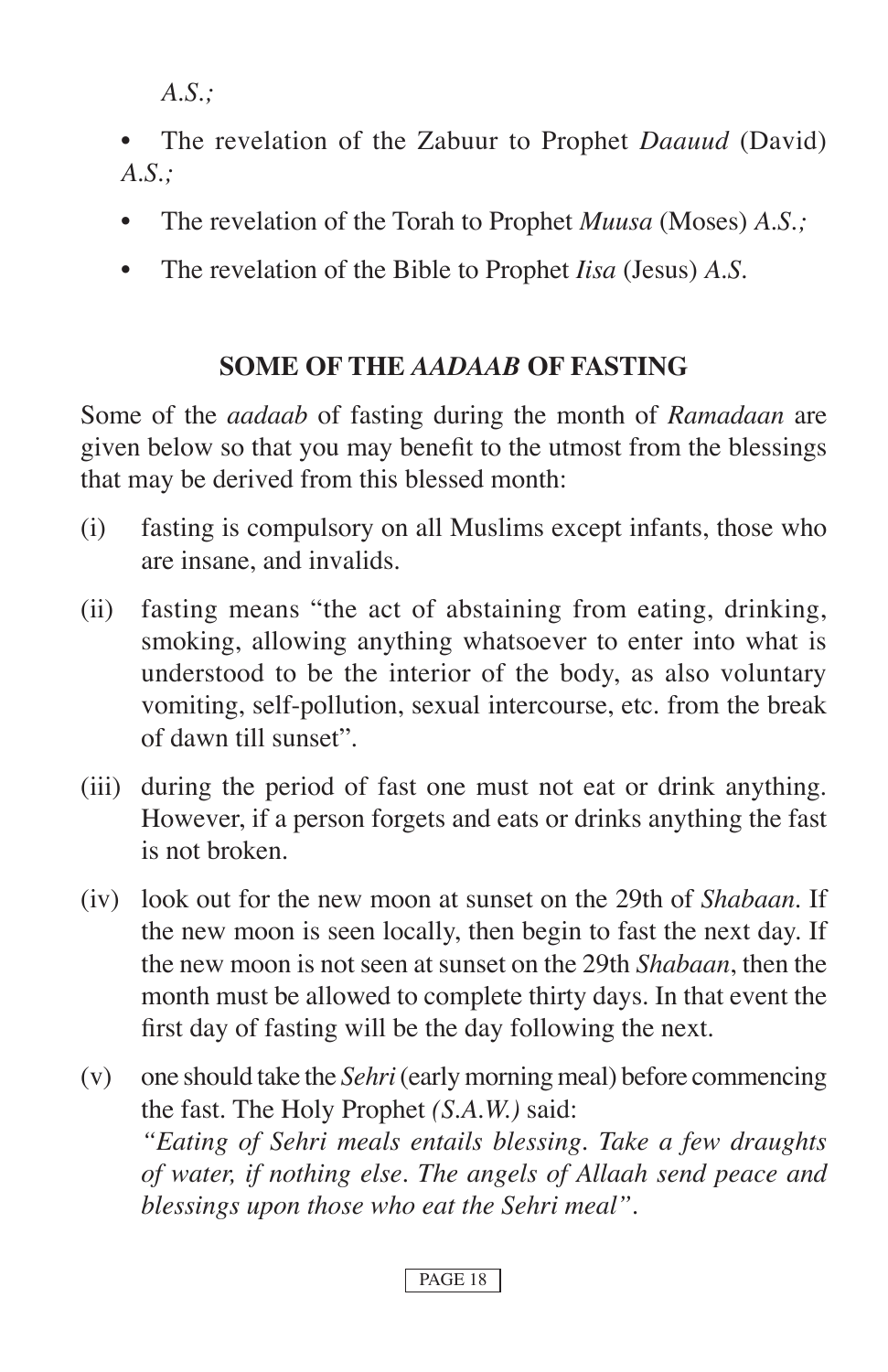(vi) Remember that the object of fasting is, among other things, to develop self-control, so that you can avoid the temptation to do bad deeds. This in turn will cause you to perform good deeds and so lead you in the Path of Almighty Allaah. The Holy Prophet Muhammad *(S.A.W.)* said:

*" Fast serves as a shield. Whenever one of you is in a state of fasting, he should take care not to utter any evil speech by his tongue or to start an affray. In case someone starts railing at him or is inclined to start a fight with him, the man who is fasting should reflect that he is in a state of fasting (how can he reciprocate offensive language)."* 

 Therefore avoid evil thoughts, hurting others and such acts especially while fasting.

- (vii) All good deeds are multiplied seventy times during the month of *Ramadaan*. Therefore try to perform as many good deeds during the month as possible. Say kinds words to others, smile with others and assist the old to cross the road, remove nails and pieces of bottles from the road. All these are examples of good deeds.
- (viii) The following *neyyah* (intention) must be made to perform the fast;
	- *"Nawaitu saum ghadin ʻan adaai fardi Ramadaana haazihis-sanati lillaahi ta ʻala".* 
		- "I intend to fast for this day in order to perform my duty towards Allaah in the month of *Ramadaan* of the present year."
- (ix) The fast should be broken when the sun has set. There should be no undue delay in so doing as the Holy Prophet *(S.A.W.)* said:
	- *" The Muslims will remain in good condition if they hasten to Iftar (meal taken at sunset to end the fast)."*
- (x) The following *du'a* must be made before breaking the fast: *"Allaahumma laka sumtu wa ʻalarizqika aftartu."*
	- " O Allaah! For Thy sake have I fasted, and (now) I break the fast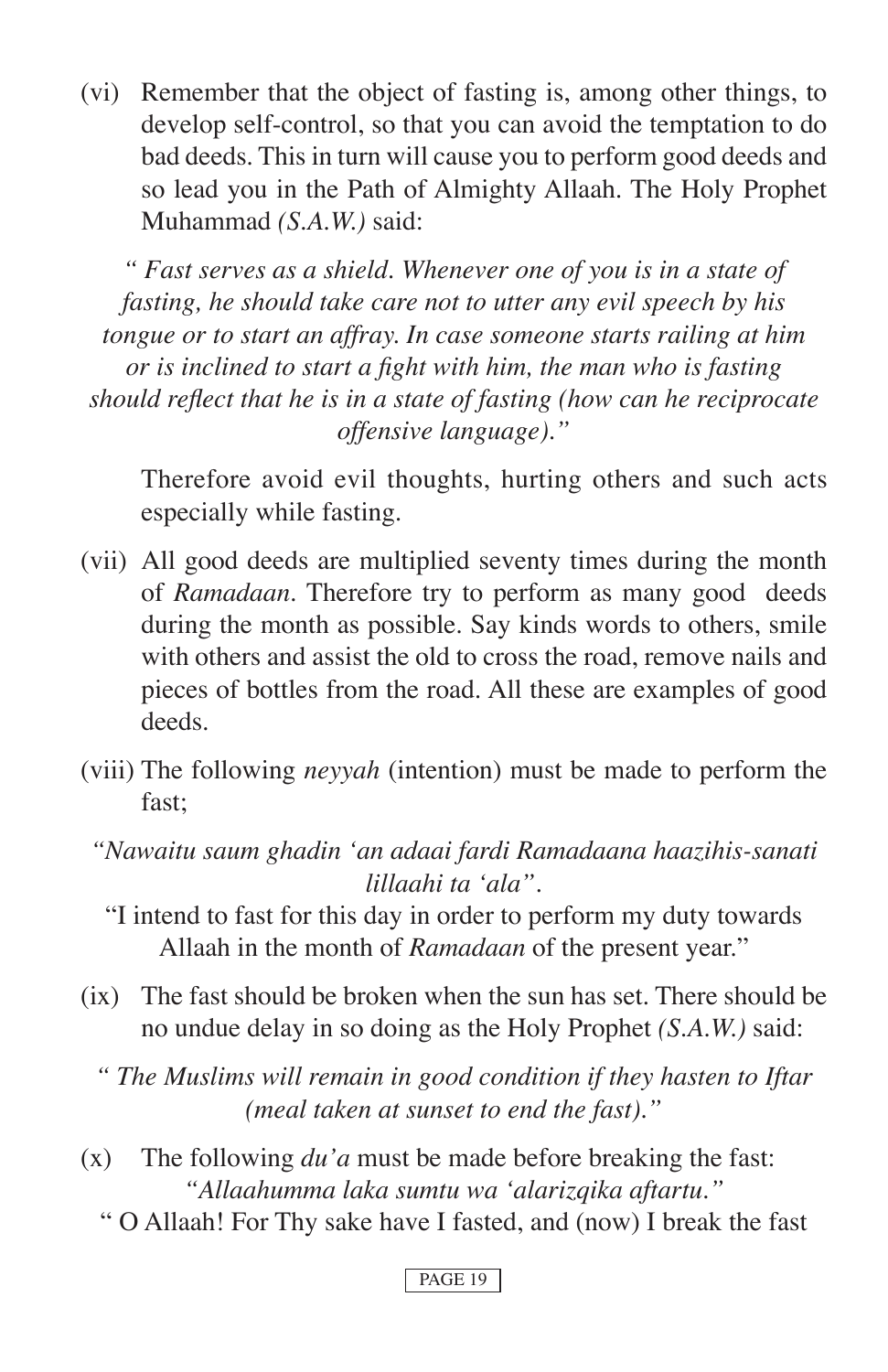with the food that comes from Thee."

- (xi) One should perform the special *Taraweeh salaat* after the *Isha salaat.*
- (xii) Remind your parents to pay their *Sadaqa-tul-Fitr* before the *Eid-ul-Fitr salaa*t if they fall within the category of persons who must do so. (This is the special charity given on the occasion to the less fortunate members of the community so that they also can celebrate the Festival).
- (xiii) Offer extra acts of *ibadaat* (worship) on the night of *Eid-ul-Fitr* as this is one of the sacred nights in the year during which a worshipper's prayer is accepted. (Remember that the Islamic "day" commences immediately after the sun has set so that the night of *Eid-ul-Fitr* begins immediately after the last fast has ended).
- (xiv) Have a bath on the morning of *Eid-ul-Fitr,* put on your best clothes and go to the *masjid* with your family to read the special *salaat* to mark the end of *Ramadaan.*

May Allaah Almighty give us the guidance and strength to perform the special obligations enjoined by Him and the Holy Prophet Muhammad *(S.A.W.)* during the Blessed Month of *Ramadaan*. May He guide us and keep us forever under His Protection.

> *Rajab/Shabaan* 1419 *A.H.* Vol. 4 No.4 21 Oct. (night)/19 Dec. (day) 1998 C.E.

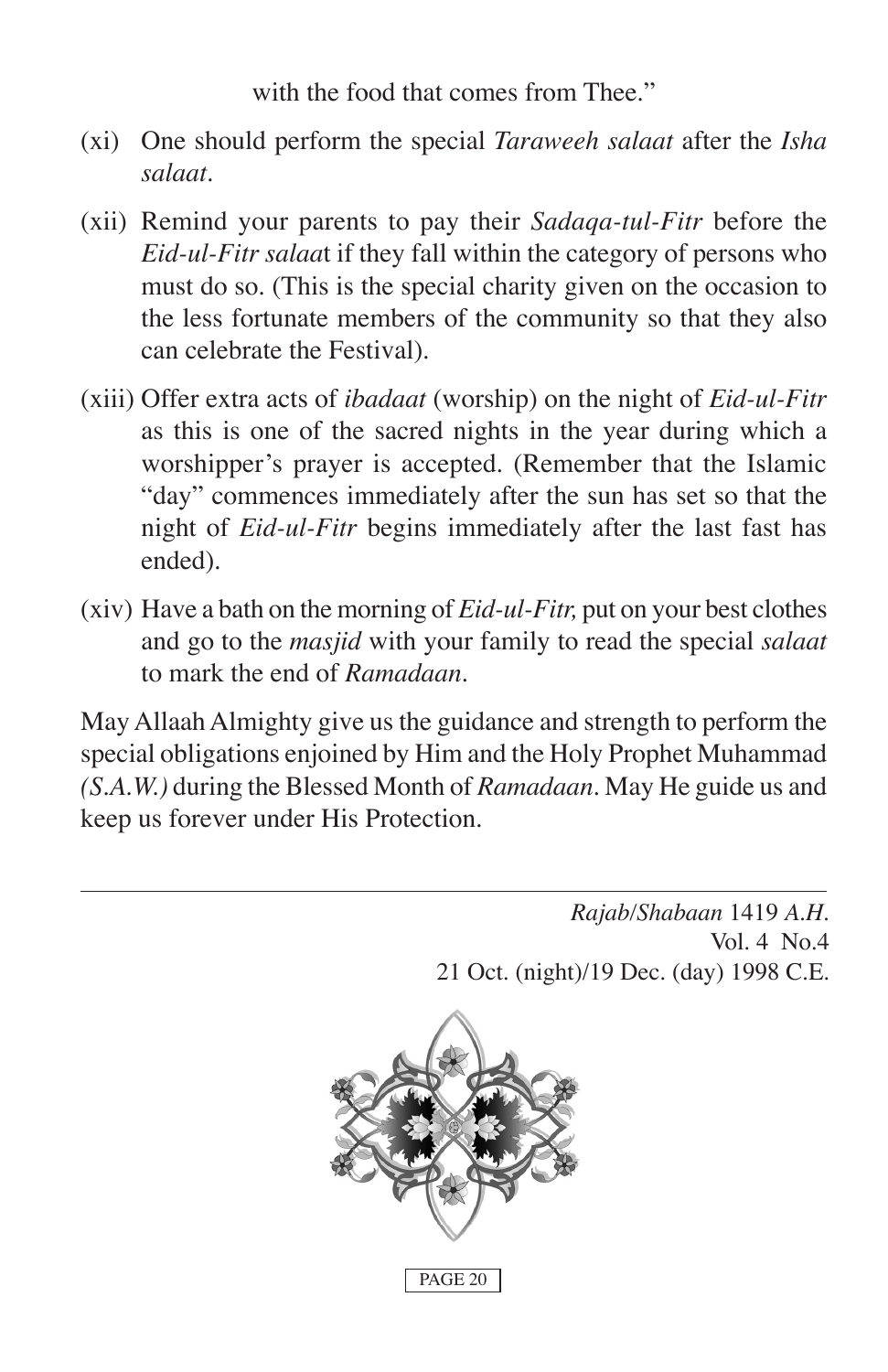Chapter Five

# **THE AADAAB (ETIQUETTE) OF DRESS**

*"O ye Children of Adam! We have bestowed raiment (that is, clothes) upon you to cover your shame, as well as to be an adornment to you. But the raiment of righteousness, - that is the best. Such are the Signs of Allaah, that they may receive admonition."* Al

Dear Children,

السلام عليكم

*Assalaamu Alaikum*

Dress is a blessing which Almighty Allaah has conferred only on human beings. No other of Almighty Allaah's creations has been so blessed.

The purposes for the dress have been clearly stated by Almighty Allaah in the above verse of Al Qur'aan. You must therefore follow the *aadaab* (etiquette) for dressing as prescribed by Almighty Allaah and the Holy Prophet Muhammad *(S.A.W.)* if you want to gain your Creator's pleasure.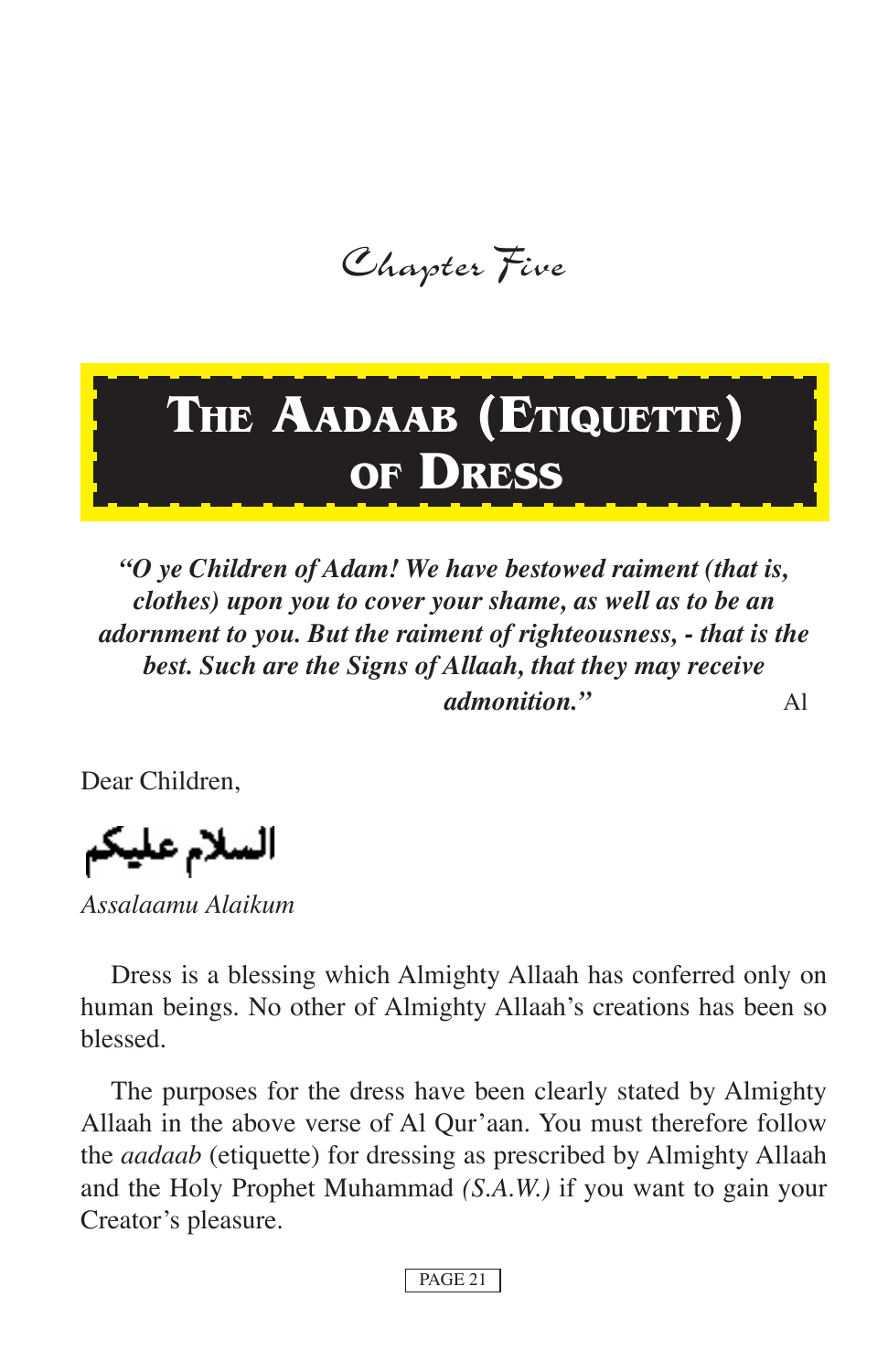Some of main *aadaab* are given hereunder:

## **THE** *"AWRAH''*

There are certain parts of the body which must be covered at all times, except in certain circumstances. Those parts that must be covered are called the *"Awrah".* The *"Awrah"* is different for the male and the female. It must be clearly understood that if any part of the *"Awrah"*  becomes uncovered during *salaat* or prayer then that *salaat* or prayer becomes **invalid.**

## **THE FEMALE** *"AWRAH''*

The *"Awrah"* in the case of the female is the whole body except the face, hands and feet.

A female may expose any part of her body, except from the navel to the knee, to another female.

## **THE MALE** *"AWRAH''*

The *"Awrah"* in the case of the male is that area of the body from the navel to just below the knees. However, one should also follow the norms of society, have some consideration for others and follow the *Sunnah* (practice) of the Holy Prophet Muhammad *(S.A.W.).* Accordingly, males should also cover the upper part of their bodies and also their heads.

A male may expose all his body, except his *"Awrah"*, to another male.

## **OTHER REQUIREMENTS**

The following requirements must also be met with respect to the dress of both males and females:

- 1. The clothes must be loose enough so that the shape of the woman's body, or *"Awrah"* in the case of a man, cannot be seen;
- 2. The material used must be thick enough so that the colour of the skin cannot be seen;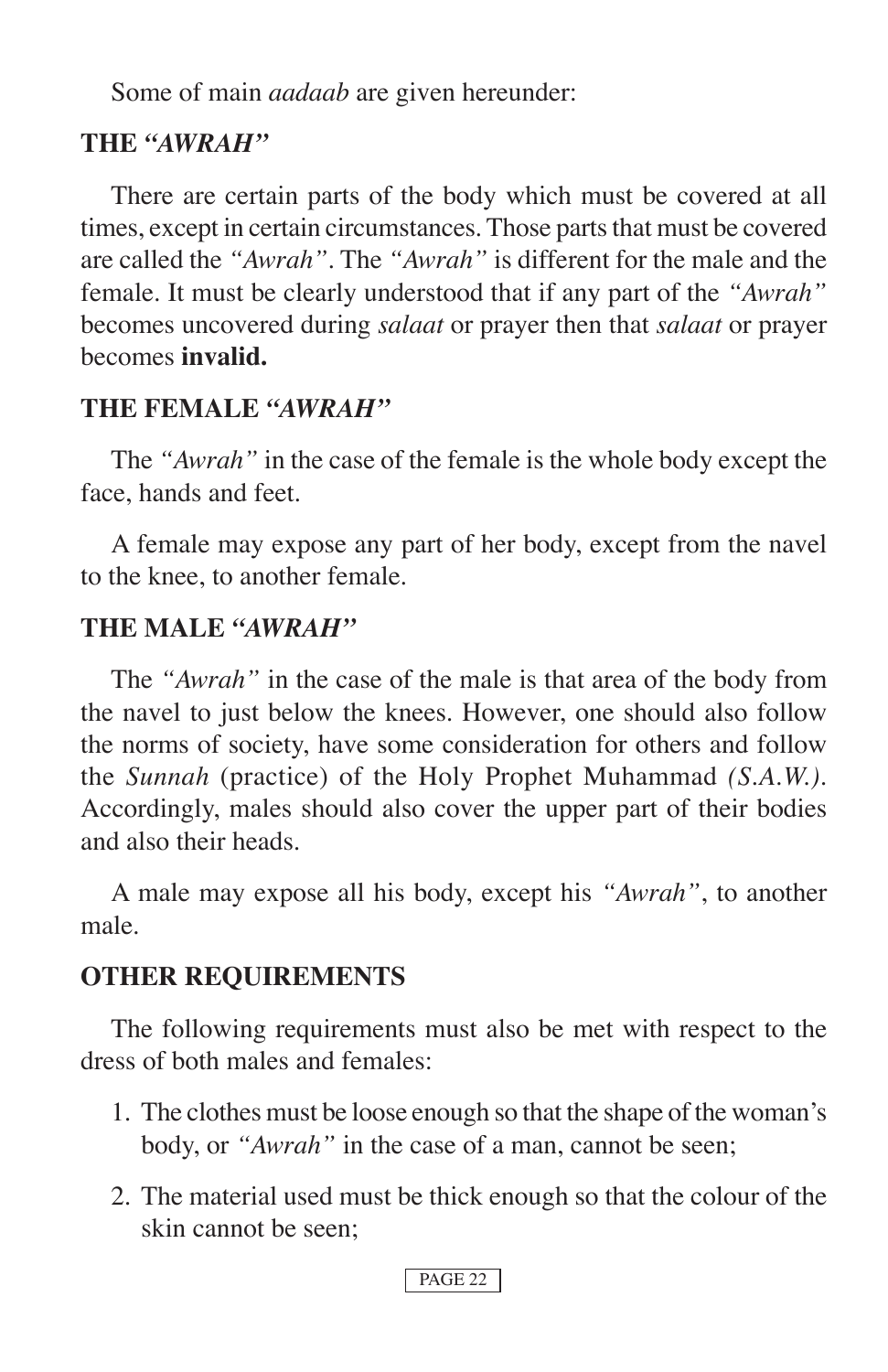3. The clothes should be designed in such a way so as not to attract attention to the women's beauty or, in the case of men, to the men.

## **RECITE THE FOLLOWING** *DU'A* **WHEN WEARING NEW CLOTHES:**

*"Alhamdu lillaah-il-ladhii kasaanii maa uwarii bihii ʻauratii wa'atajam-malu bihii fii hayaatii."*

"Praise be to Allaah Who clothed me with that wherewith I cover my shame and wherewith I adorn myself in my life."

### **GIVE YOUR USED CLOTHING TO THE NEEDY**

Do not throw away your old clothing if they can still be used. Give them to the needy. The Holy Prophet *(S.A.W.)* said:

*"Whoever will adorn a naked Muslim, Allaah, the Almighty, will clothe him on the Day of Judgement in Heaven's green clothes."*

## **WHEN DRESSING AND UNDRESSING**

When dressing, put your right hand or foot first, as the case may be, in the piece of clothing or the shoe, then the left hand or foot. When undressing, remove the left hand or foot first, as the case may be, then the right hand or foot.

### **MEN AND WOMEN MUST NOT IMITATE EACH OTHER**

Men must not wear women's clothing nor should women wear men's clothing for the Holy Prophet *(S.A.W.)* said:

*"Accursed be the men who fashion themselves like women and the women who fashion themselves like men".*

## **IMITATING THE WEAR OF OTHER PEOPLE**

The Holy Prophet Muhammad *(S.A.W.)* said:

*"Whoever took up the fashion of another nation, is from that nation."*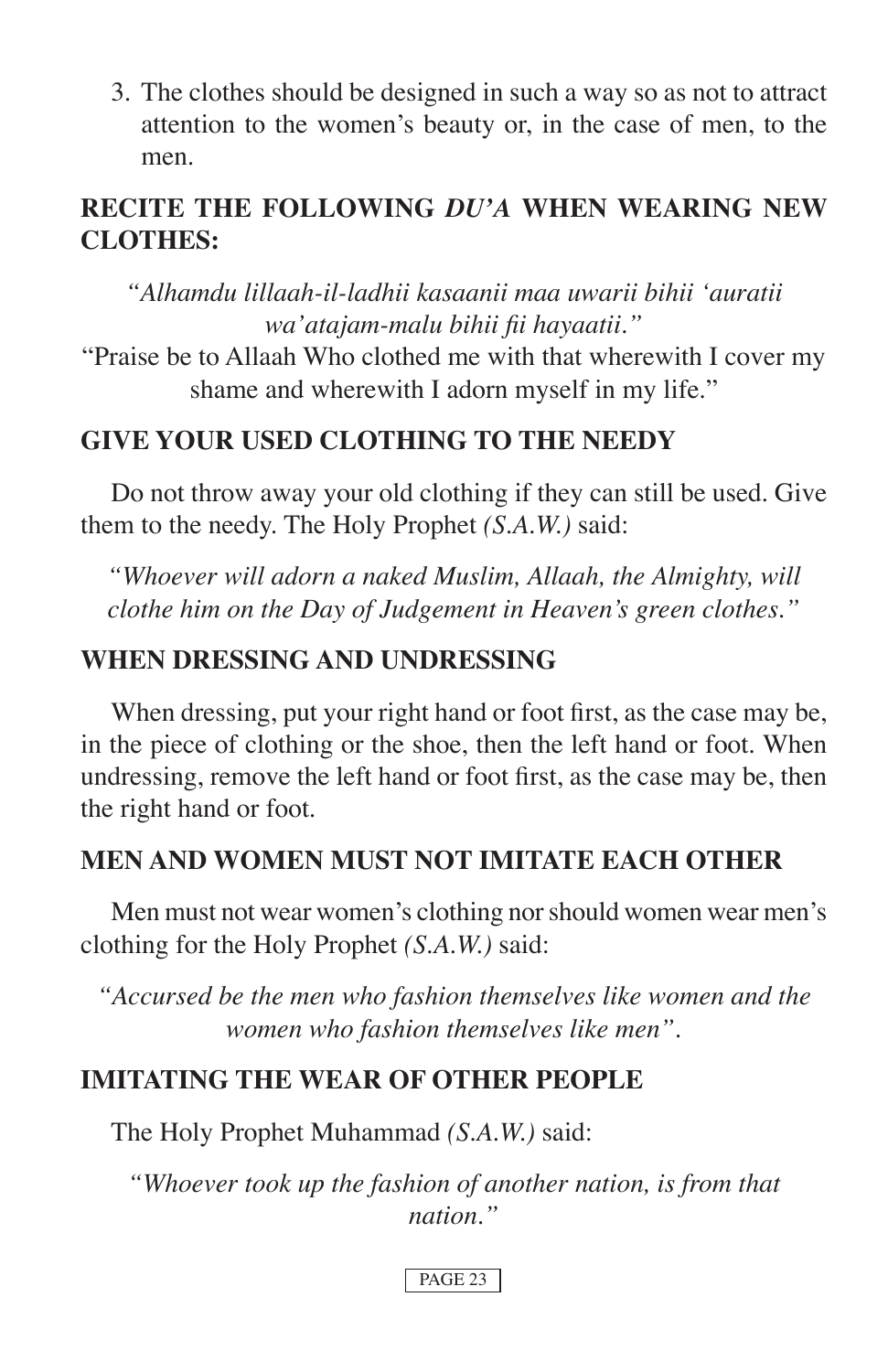## **MEN MUST NOT WEAR GOLD ORNAMENTS AND SILK CLOTHING**

*"Gold and silk are lawful to the women of my Ummah and forbidden to the men",* said the Holy Prophet *(S.A.W.).*

#### **LENGTH OF TROUSERS**

The length of trousers should be above one's ankles. The Holy Prophet *(S.A.W.)* said:

*"Allaah will not look towards the person who drags along the lower part of his dress, out of vanity."*

#### **MEN SHOULD PREFERABLY WEAR WHITE**

The preferred colour for men is white as the Holy Prophet *(S.A.W.)*  said:

*"Put on white dress as it is the cleanest and finest."*

However, the Holy Prophet *(S.A.W.)* also wore green attire.

Men should not wear clothing the colour of pure red or saffron.

#### **TURBANS AND CAPS**

The Holy Prophet *(S.A.W.)* used to wear a turban. He said that the angels in heaven also wore turbans.

Turbans and caps should be round and the tops should be even.

#### **DRESSING FOR** *SALAAT*

If you are invited to meet the President of the country you would surely want to look your very best. You would put on your finest attire and if you found this was not impressive enough you would purchase new clothes.

When you are preparing for *salaat* remember you are about to appear before your Creator. You should therefore look your very best. Indeed Almighty Allaah says in Chapter 7 Verse 31 of Al Qur'aan: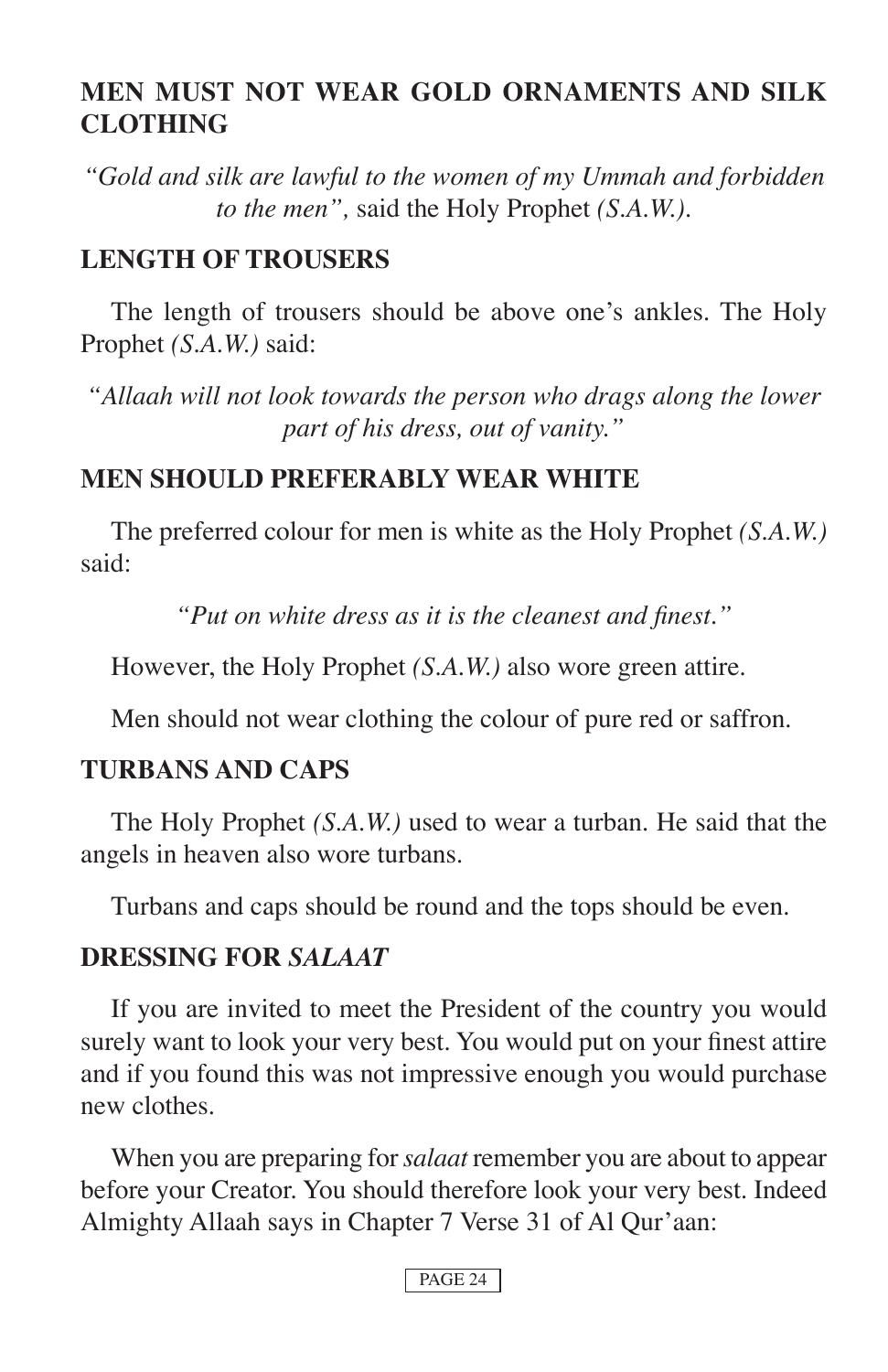*"O children of Adam! Wear your beautiful apparel at every time and place of prayer: eat and drink but waste not by excess, for Allaah does not love the wasters."*

#### **DRESS SIMPLY**

Wear simple garments and do not purchase expensive clothing. The Holy Prophet *(S.A.W.)* said:

*"Allaah will adorn that man with dress of honour and nobility who, in spite of possessing means and power, observes simplicity in dress out of humility and obedience to Allaah."*

And again:

*"Whoever puts on a robe of fame in this world, Allaah will make him put on a robe of disgrace on Resurrection Day."*

#### **ALWAYS BE NEATLY DRESSED**

You should not go about in an ill-dressed, unkempt manner. You should always be neatly dressed, even if your clothes are old. At the least they could be clean and pressed and properly fastened.

Finally, dear children, remember that the first impression others obtain of you is when they see how you are dressed. You should accordingly dress neatly and your attire should reflect the Islamic culture at all times.

*Khudaa Haafiz*

*Ramadaan / Shawwal* 1419 *A.H.* Vol. 4 No. 5 20 Dec. (night) 1998 / 17 Feb. 1999 (day)

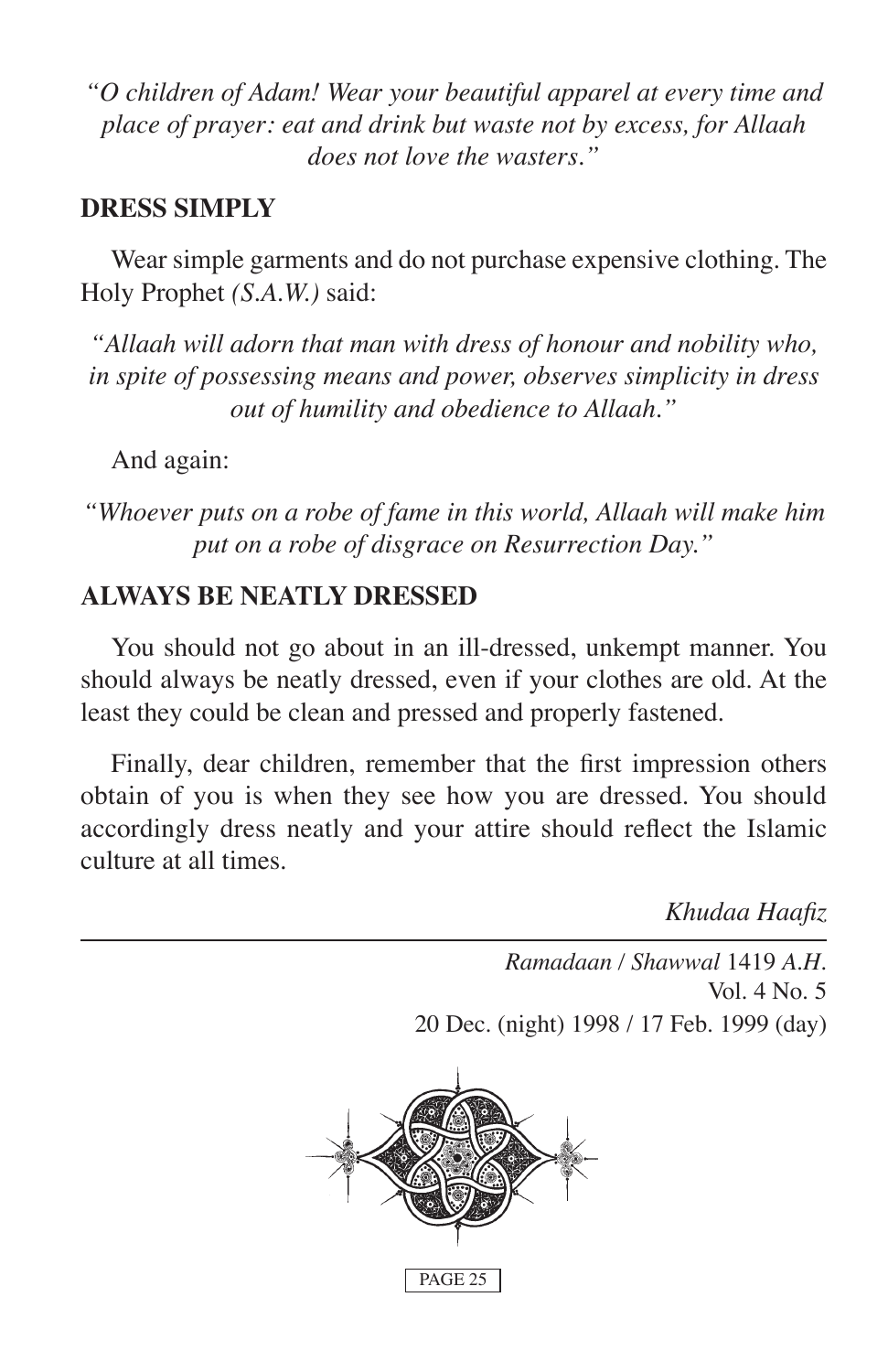Chapter Six



*Verily, I am Allaah: There is no god but I: so serve thou Me (only), and establish regular prayer for celebrating My praise".* Al Qur'aan 20:14

*"Recite what is sent of the Book by inspiration to thee, and establish regular Prayer: for prayer restrains from shameful and unjust deeds; and remembrance of Allaah is the greatest (thing in life) without doubt. And Allaah knows the (deeds) that ye do.*

Al Qur'aan 29:45

Dear Children,

السلام عليكم

*Assalaamu Alaikum*

# *SALAAT:* **THE SECOND FUNDAMENTAL PRINCIPLE OF ISLAM**

The performance of *salaat* at the five prescribed times each day is the

```
PAGE 26
```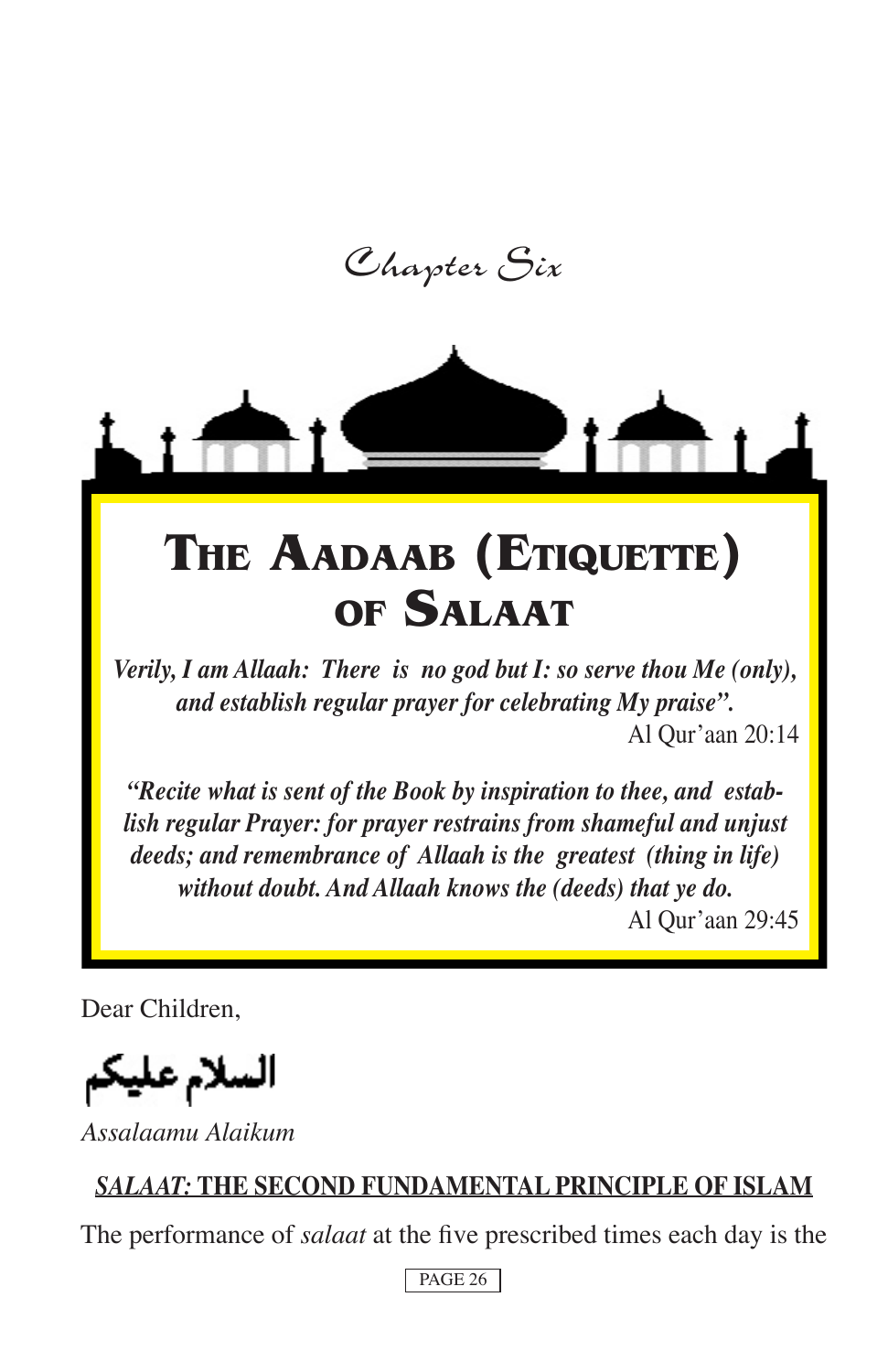second fundamental principle on which Islam is based. *Salaat* was the major gift given by Almighty Allaah to the Holy Prophet (*S.A.W.*) on the occasion of his *Mir-aaj* (ascension to the Presence of Almighty Allaah).

*Salaat* was nothing new as all creations of Allaah pray to Him: trees pray standing, mountains pray sitting, animals pray bending and prostrating. All the religions of the world taught prayers in various forms and ways. All the prophets of Almighty Allaah also offered *salaat.* However, it was during the prophethood of the Holy Prophet Muhammad (*S.A.W.*) that *salaat* was made an institution and formalised,

# **WHY PERFORM** *SALAAT***?**

The two main objectives of *salaat* are:

- (1) to remember Almighty Allaah, and
- (2) to purify oneself.

The human being is comprised of a physical body and a soul. Just as the physical body needs food and drink to keep it alive and healthy so does the soul need *salaat* to develop. Just as the human body needs to be cleansed regularly by bathing so too does the soul need to be cleansed of impure thoughts and deeds by offering *salaat* regularly. If the human being does not nourish the soul by performing *salaat* he will be no different from an animal. The Holy Prophet (*S.A.W.*) likened *salaat* to a person bathing five times daily. He said of such a person: "There will remain nothing of his dirt." Continuing, he said of the persons performing *salaat* five times a day:

*"Thus are the prayers for five times. Allaah blots out all his sins therewith."*

In addition the Holy Prophet (*S.A.W.*) said:

*"Between a man and infidelity, there is the abandonment of prayer only"*

# **THE COMPULSORY** *SALAWAAT***\***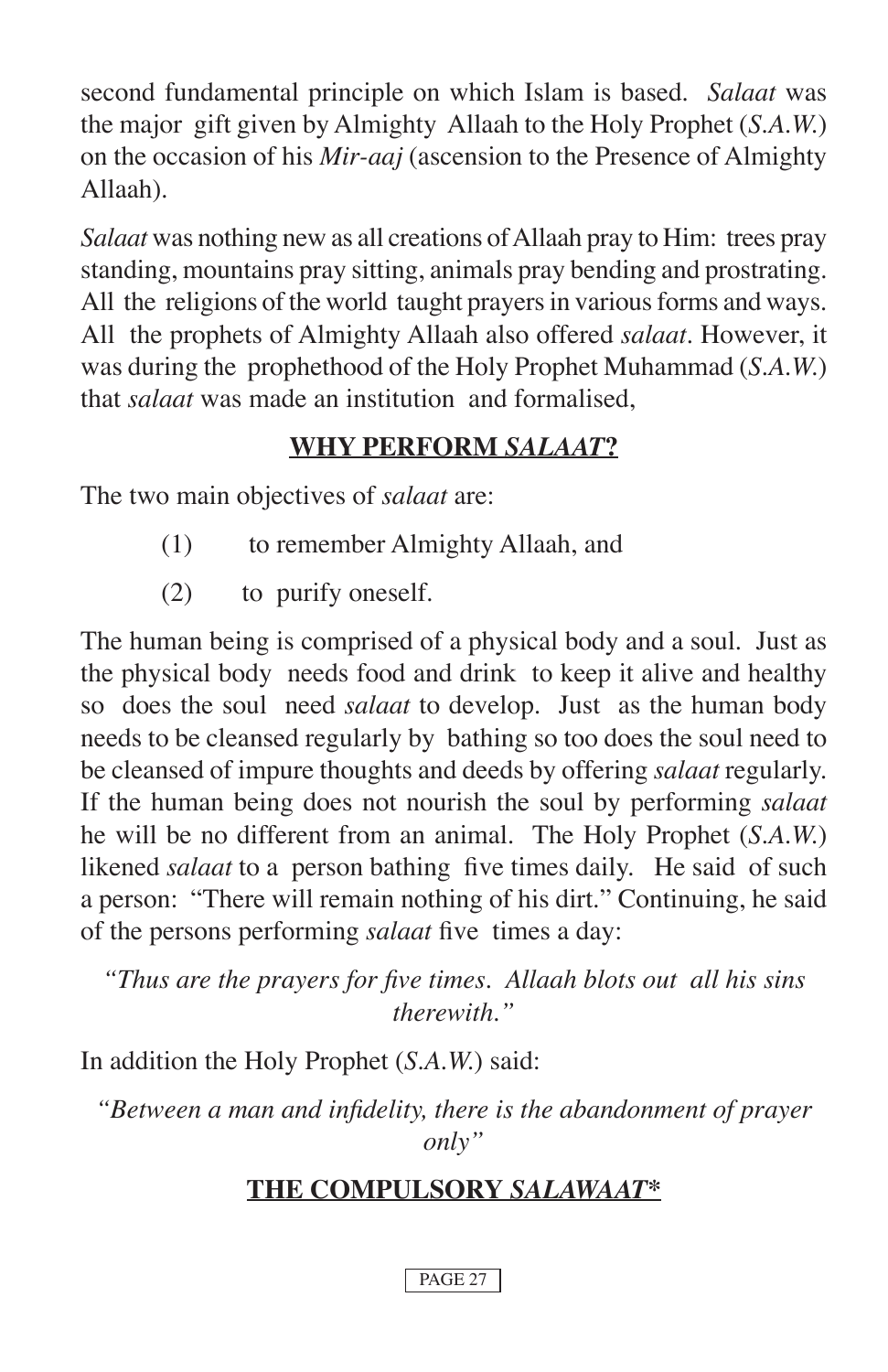The five compulsory daily *salawaat*, with the related times, are given below:

- **Fajr** (Morning) Between the break of dawn and sunrise.
- *Zuhr* (Noon) Between the declining of the sun and the time the length of a shadow of a person or object is double the length of the person or object plus the shadow at the sun's zenith.
- Asr (Afternoon) Between the time immediately after the last limit of the *Zuhr salaat* until the sun begins to set. (Note: This prayer should be offered before the sun turns pale. If, however, one is late, the *salaat* should not be missed but may be offered even if the sun has already turned pale.)
- *Maghrib* (Evening) Between immediately after sunset till the disappearance of the twilight. (Note: It is better to offer this *salaat* immediately after the correct time begins.)
- *Isha* (Night) Between the disappearance of the twilight to the break of dawn. (Note: This *salaat* should be offered before the middle of the night.)

# **SOME** *AADAAB* **(ETIQUETTE) IN PERFORMING** *SALAAT*

# *\*Perform within the prescribed Times*

*Salaat* must be performed within the time limits shown above. If this is not possible for some reason, you must perform the *Qada Salaat*.

# *\*You must be in a state of Taharah (Purification)*

You must accordingly have either performed *Wudu* (ablution) or, if necessary *Ghusl* (take a bath). The Holy Prophet *(S.A.W.)* said:

*"No prayer is accepted without purification and no charity is accepted out of ill-gotten wealth"* 

## *\*Your ʻawrah must be covered*

Your *"awrah"* must be covered at all times. Remember, if any part of your *"awrah"* is exposed while you are offering *salaat*, that *salaat*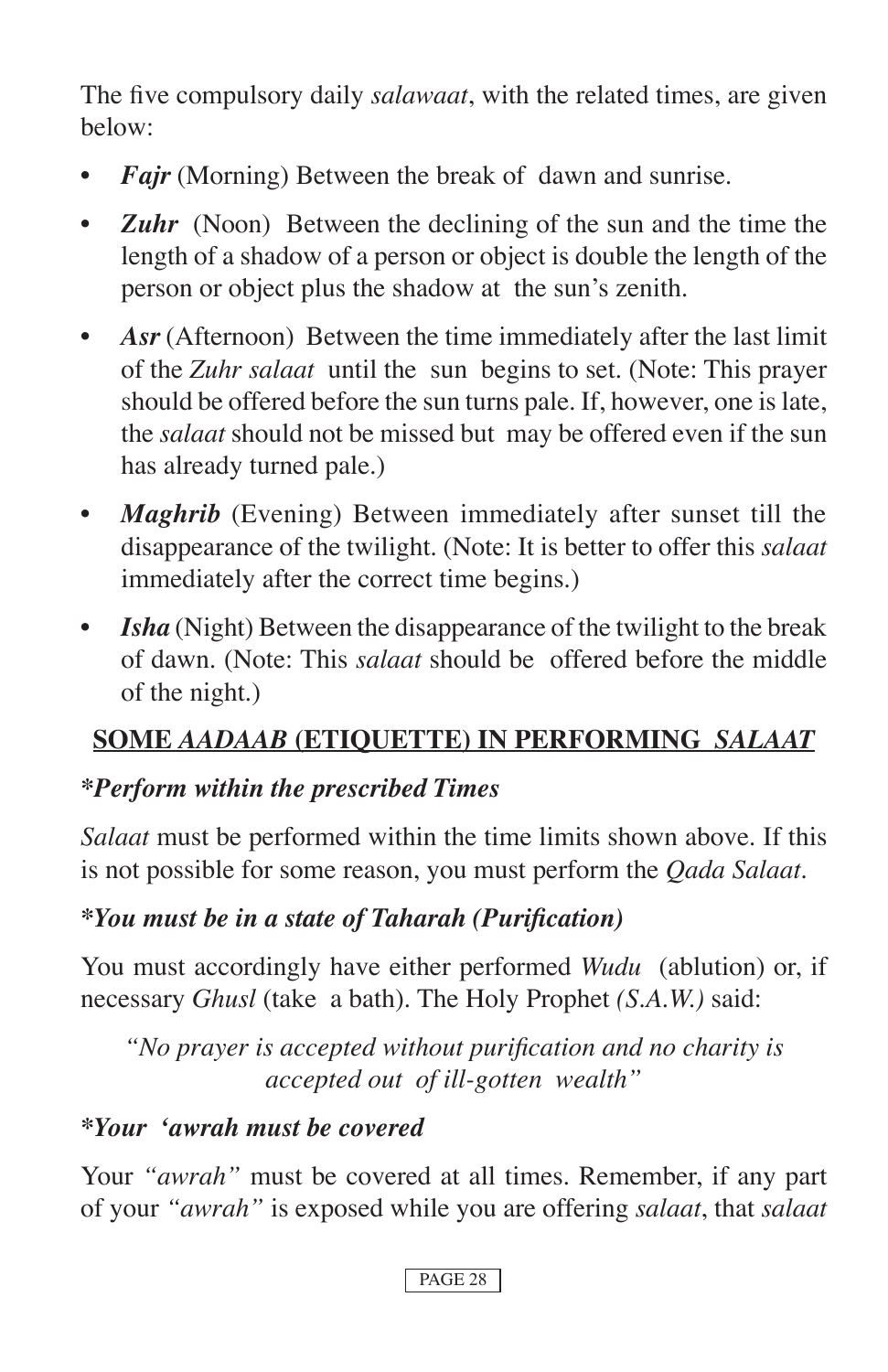will be invalid.

The requirements in this respect are given in Chapter Five of this book.

## *\*Wear Clean Clothing*

Your clothing must be free from impurities such as urine and faeces. The Holy Prophet (*S.A.W.*) said:

*"The key to Paradise is prayer and the key to Prayer is cleanliness'.*

# *\*The Neyyah (Intention)*

You should have the intention of performing the prayer.

# *\*Face the Direction of the Holy Kaʻaba*

You must face the direction of the Holy Kaʻaba which is situated in the City of Makkah in Saudi Arabia.

# *\*Follow the Lead of the Imaam*

If you are performing *salaat* in *Jamaat* (congregation) do not perform any act until the Imaam has done so. In this connection the Holy Prophet Muhammad *(S.A.W)* said:

"Isnʻt he who raises his head before the Imaam afraid that Allaah may transform his head into that of a donkey or his figure (face) into that of a donkey?"

# *\*Straight Lines*

Make sure the line in which you are standing is straight by looking at the persons on both sides of you and correctly positioning yourself. The Holy Prophet *(S.A.W.)* said:

*"Make the rows straight and stand shoulder to shoulder: shut up the openings and keep close to the hand of your brethren and leave not openings for the devils (to pass); whoso joins a row, Allaah will join him and whoso severs it, Allaah will sever him."*

# *\*Humility*